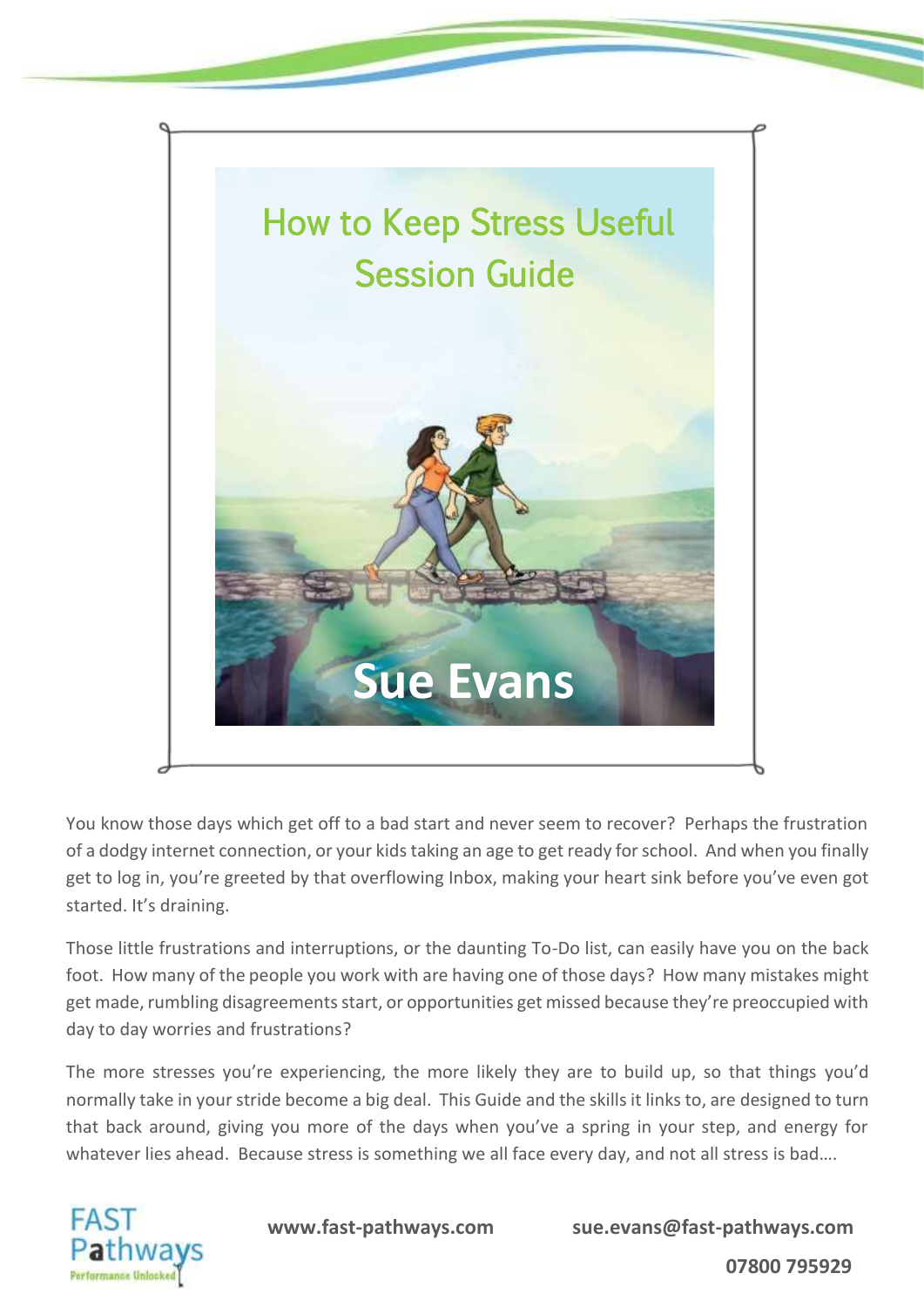Useful's not how most people describe stress. So let's begin by exploring a couple of examples.

Last night, Martin had a row with his wife – his regular overtime's dried up, leaving their finances uncomfortably stretched. Even though it's not his fault, he feels guilty about earning less than usual. But when his wife brought it up, he got defensive and it all blew up. He hardly slept, and he and his wife still weren't speaking this morning. He knows that she's every right to, but he's still feeling attacked by her bringing it up. He's trying not to think about it, but his guilt and indignation are fighting it out in the background. How do you think Martin would be to work with today?

Anna's stressed too. Today's the day she's delivering a really big pitch to a potential new client, and there's a lot riding on it. She and her team have been working on it for weeks – researching the client, brainstorming, doing their sums, and putting together something which could be really good for both businesses. Anna's feeling nervous and excited all at the same time. She's well prepared and super-focused, and she's really proud to be presenting her team's work.



Both of them are experiencing stress, but it's showing up very differently. For Martin, it's getting in the way. For Anna, it's helping her to deliver a knock-out presentation.

But what if Martin was able to turn his disruptive stress into something more useful? Imagine that a few months ago, he discovered the FAST Pathways resources which we're starting to explore. He'd known for a long time that getting defensive leads to rows, making him feel even worse, so that was the first thing he wanted to change. By exploring a few of the skills, he's learned to stop that old defensive habit reaction, to stay focused on the actual issue at hand.

It still wasn't an easy conversation with his wife – it's an uncomfortable situation, which at the moment, neither of them can see a way fully out of. But they agreed on a few reductions to their outgoings, to weather it until his work picks back up again. Instead of driving them apart, talking it through made their relationship feel stronger. So although the problem still keeps popping into Martin's mind, there's no guilt or indignation, the stab of the worry's less sharp than before, and there's a bit of warm-and-fuzzy about how they're there for each other. How much better would Martin be to work with after that conversation?

Stress is a given. With so many places for it to come from, there's no getting rid of it, but not all stress is bad. What difference would it make to you, to your colleagues, to your organisation, to be able to convert more of those stresses to useful? Dive on in, and let's find out.

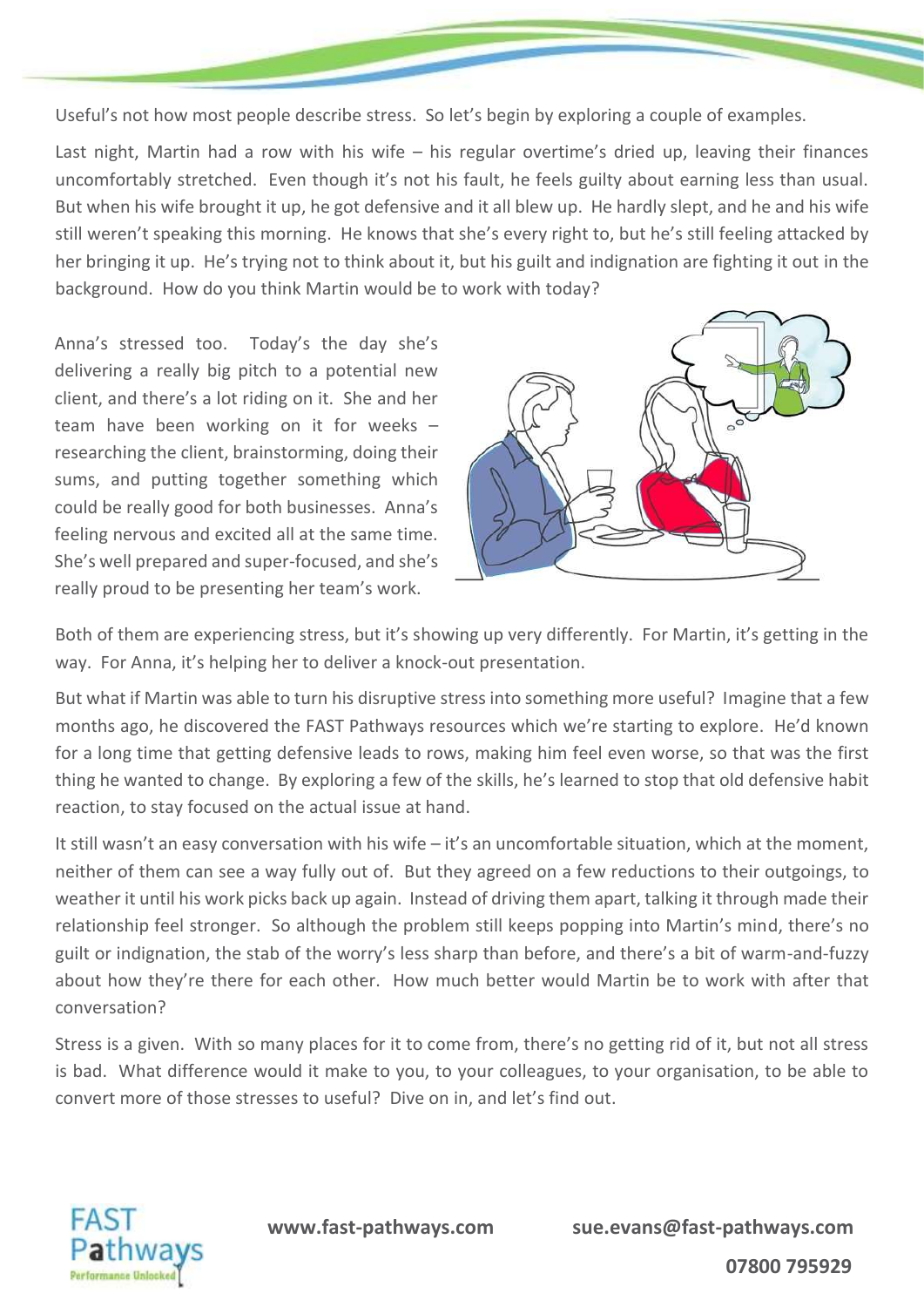## **How Stress Affects Performance**

Your mental wellbeing's about so much more than avoiding mental ill-health. It's your state of mind, and how you show up day to day. And there are so many ways that can affect performance, long before it escalates to someone going off sick.



### **Mental Wellbeing = Resources ≥ Load**

Maintaining mental wellbeing means ensuring that the total load we're experiencing (our worries, frustrations, challenges, anxiety, fears, upsets….) doesn't exceed our resources for dealing with it. Exceeding our resources is uncomfortable. And the longer it persists, the greater the risk of developing mental ill-health. But let's take a look at some of its other effects.

### **Poor Quality of decisions**

Stepping back and objectively evaluating options takes a lot of resources. If we're already feeling stretched, we're much more likely to put off important decisions, or go with whatever's simplest or most familiar, just to get it off our plate. So experiencing stress and its raised alert state can hugely impact the quality of both our day to day and longer term decisions.





#### **More frequent mistakes**

The brain's conscious capacity is limited – we can hold only around 7 pieces of information consciously active at the same time. So using up any of that capacity, for example by worrying, reduces the amount available for focusing on the task in hand. Particularly for tasks requiring clear focus and concentration, this distraction increases errors and mistakes.

#### **Reduced creativity and problem-solving**

Fight-flight-freeze, the body's response to high stress, shuts down the more creative parts of the thinking - often leaving us unable to spot solutions which would be clear to the more relaxed mind. I've supported so many people who were convinced that there was nothing they could do about the situation causing the stress. But with a few straightforward skills to take the system off high-alert, creative insights and solutions emerge.





 **www.fast-pathways.com sue.evans@fast-pathways.com 07800 795929**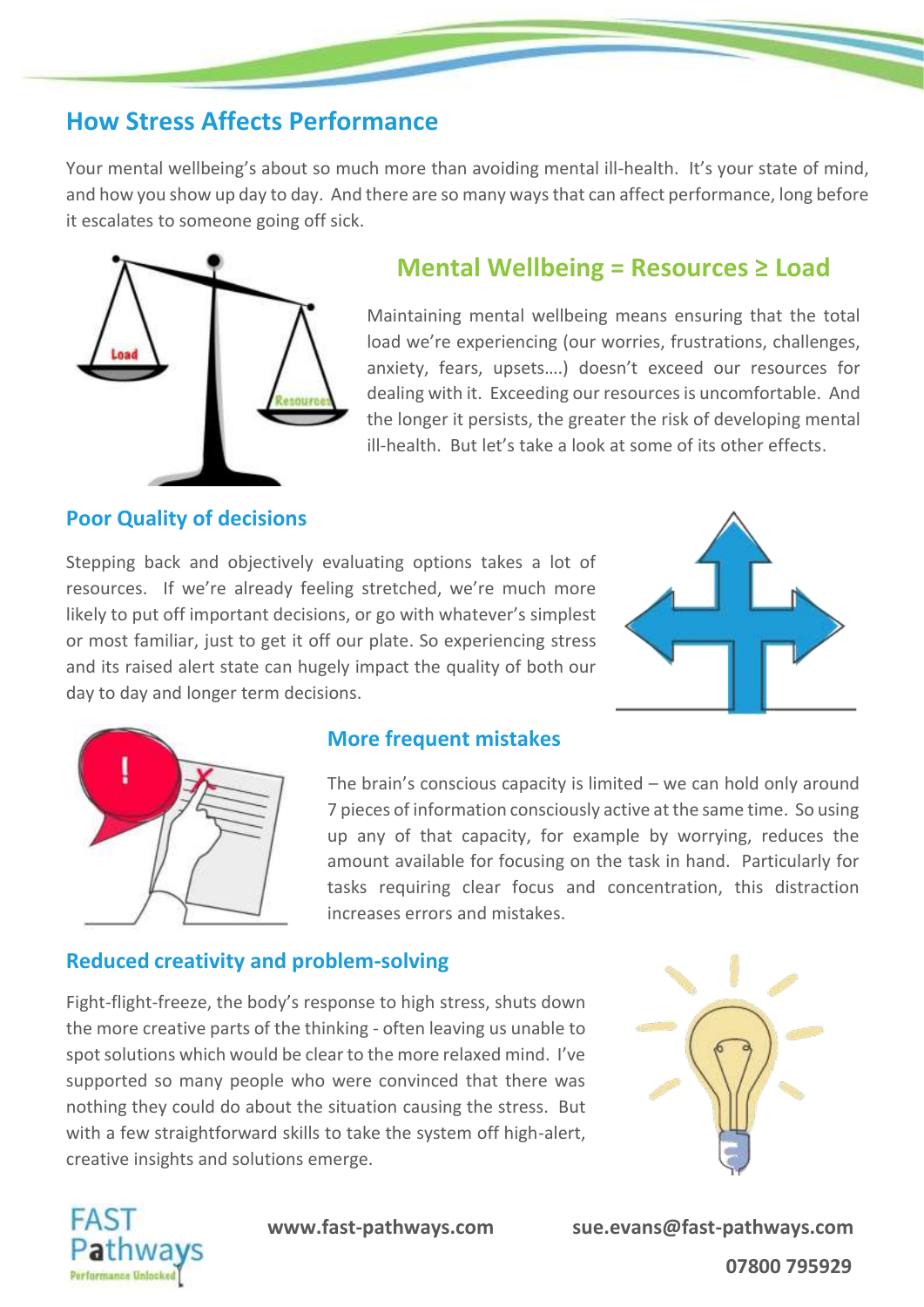**Reduced sleep quality**



Sleep is one of the body's most effective ways of replenishing those mental resources. But when we're feeling worried or overwhelmed (and we most need it to be working well), sleep's often the first thing to suffer. It's a vicious cycle – poor quality sleep leaves us less able to deal with the issues and challenges, raising the system to high alert, and further impacting sleep.

Improved sleep is often one of the first effects of the FAST Pathways skills.

#### **Increased resistance to change**

When we feel stretched, we're naturally more resistant to anything which could use up our inner resources and stretch us further. And uncertainty and change are stretching… Taking the system off high alert reduces the natural desire to protect those scarce inner resources, improving flexibility and the willingness to embrace change, and to take on new responsibilities with confidence

#### **Increased conflict**

The ability to listen openly, think objectively and see situations from different perspectives are also resourcehungry. So the more our resources are already stretched, the more we're likely to become protective of our own views and wants, potentially increasing conflict in both working and personal relationships. The average UK employee spends 1.8 hours a week dealing with conflict – that hit to capacity is equivalent to needing an extra person for every 20 people you employ….



**By increasing the inner resources, the FAST Pathways skills have a proven track record of improvements in every one of these areas.**

## **What Every Stress has in Common**

Stress is complicated. It can take many different forms, because 'stress' is really an umbrella term for lots of different experiences. It's one little word which we use to describe anything from a traffic jam to a messy divorce. You might be frustrated – something isn't working the way you want. It could be big, like missing out a big promotion or business growth opportunity; or smaller, like choosing the one queue that ends up not moving. And there you are, churning it over and over in your mind and feeling hard done by.



 **www.fast-pathways.com sue.evans@fast-pathways.com**

 **07800 795929**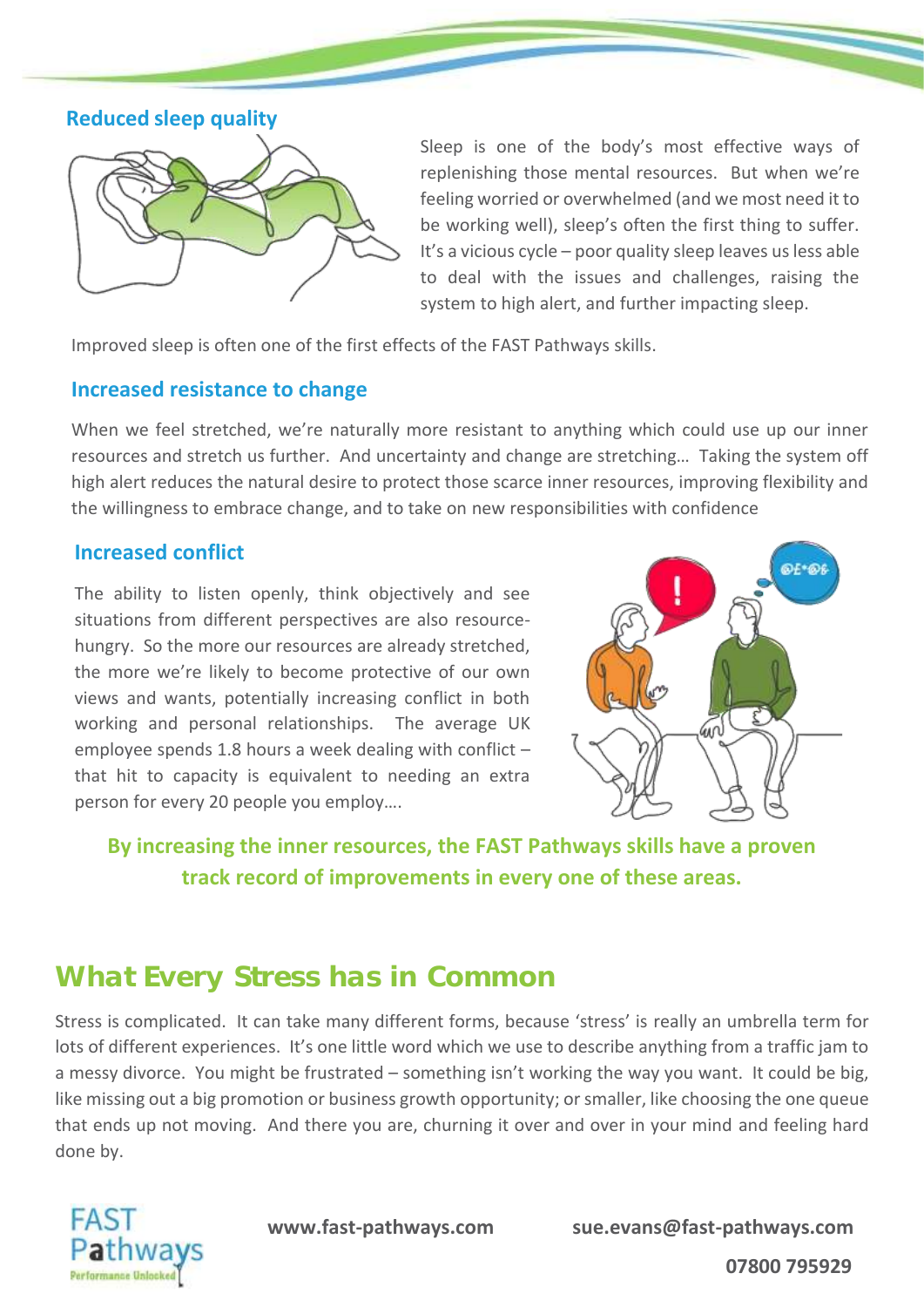You could be anxious, worrying about something that you know you've got to face, but wish you didn't. When you think of it, your stomach lurches and your muscles tense. You keep trying to put it out of your mind, or reassure yourself that it'll be fine, but it's still there. That heightened alert, taking up your energy and attention.

You could be feeling upset – something's not gone the way you wanted, and you keep playing it over and over in your mind. The hurtful comment, the loss of something important to you. You know there's nothing you can do now to change what's happened, but that replay carries on, and it's draining.

Though each has different causes, and we experience each in different ways, every stress has something in common.

## There's a gap



#### **Between what you want, and how it is**

Stretching across a gap can be uncomfortable. That discomfort gets your attention, to make you take action to reduce or resolve the gap. Anna and her team have a gap – they want that new client – and that gap's kept them focussed on pulling together a fantastic presentation.

The more gaps you're stretching across, or the bigger individual gaps are, the more uncomfortable it's likely to get. There'll be thousands of these gaps, between what you want and how it is. Countless things which aren't as you'd like, but only some of them stress you. Now of course, those are the ones that you notice, because that stress is unpleasant.

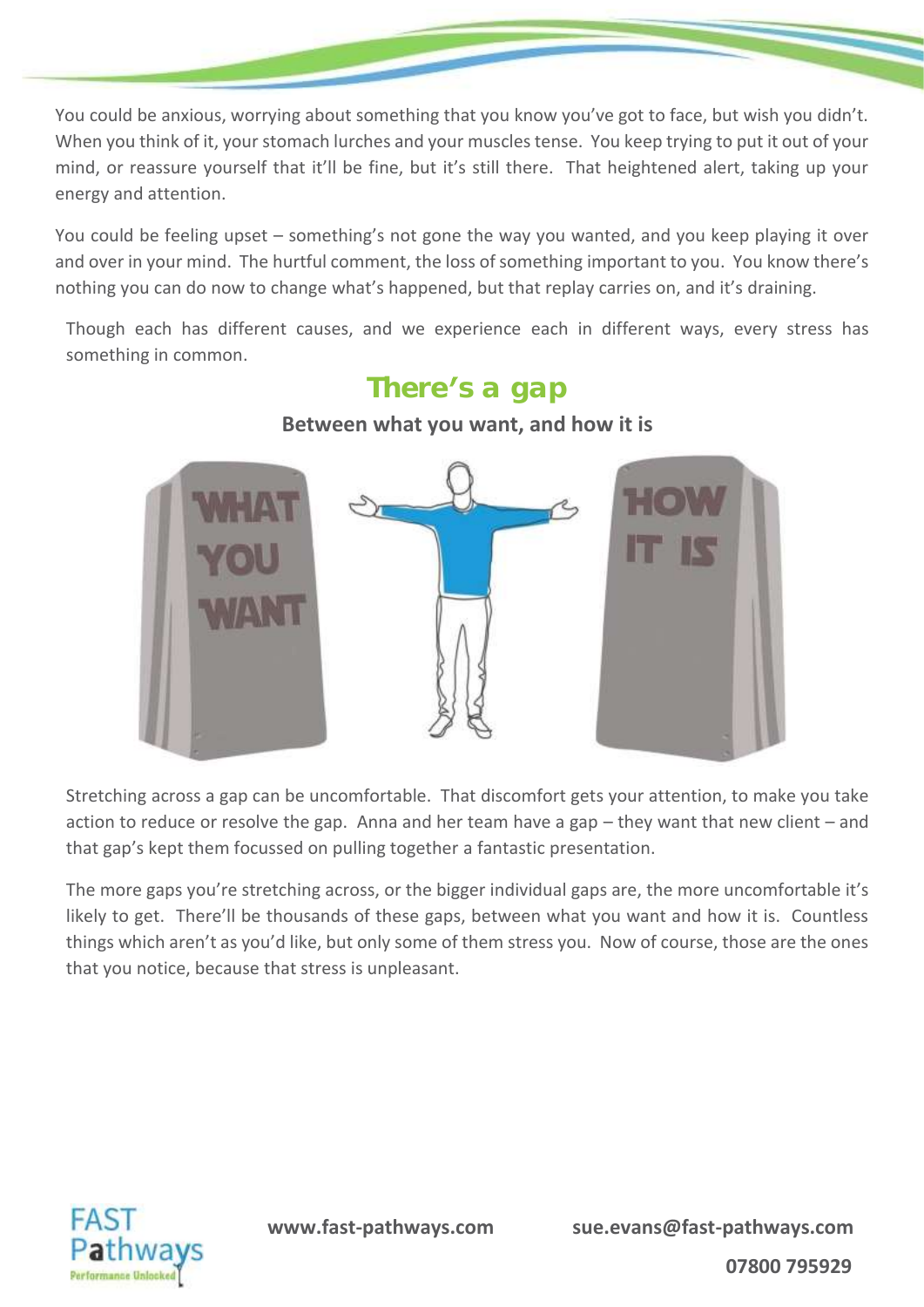

## **What's different between those gaps and the ones which don't bother you?**

Imagine you're catching up on the news. There's a story in the headlines which grabs your attention, gets you fired up – perhaps the latest political development, which isn't being handled as you'd like. You might kick it around in your mind, pointing out what's wrong with it and what should be done instead. You might discuss it with friends or colleagues, exchanging opinions and ideas. But the chances are, it doesn't keep you up at night.

While you're thinking about it, it engages your emotions; and when you choose to stop, it goes away. A gap is a problem only while it has your attention.

## **The Three Types of Stress**



#### **Problem Stress**

These are the stresses which you probably notice most, because they're unpleasant. They're the gaps which matter to you, which keep on getting your attention, and around which the discomfort persists.

An individual stress might not be disruptive enough on its own to become a problem, but the more of them you're facing, the more stretched your resources can become, making it the more likely that your over all stress levels will start to become uncomfortable.



#### **Neutral Stress**

Something isn't as you'd want it, but like the news headline, the discomfort of that gap doesn't persist. You're able to stop thinking about it, and when you do, the discomfort goes away.



#### **Useful Stress**

That gap between what you want and how it is, isn't always bad. The discomfort it creates can be hugely energising, as you work towards closing it. History is packed with people who've made it their life's mission to close a gap, enriching all our lives. Martin Luther King, Mahatma Ghandi, Thomas Edison, Nelson Mandela….

Your gap might not be about world politics or a scientific breakthrough. It could be as simple as an important presentation or challenging conversation. The gap's discomfort makes you pay attention, keeps you focused, helps you prioritise, and makes you much more likely to get the outcome you want.



 **www.fast-pathways.com sue.evans@fast-pathways.com**

 **07800 795929**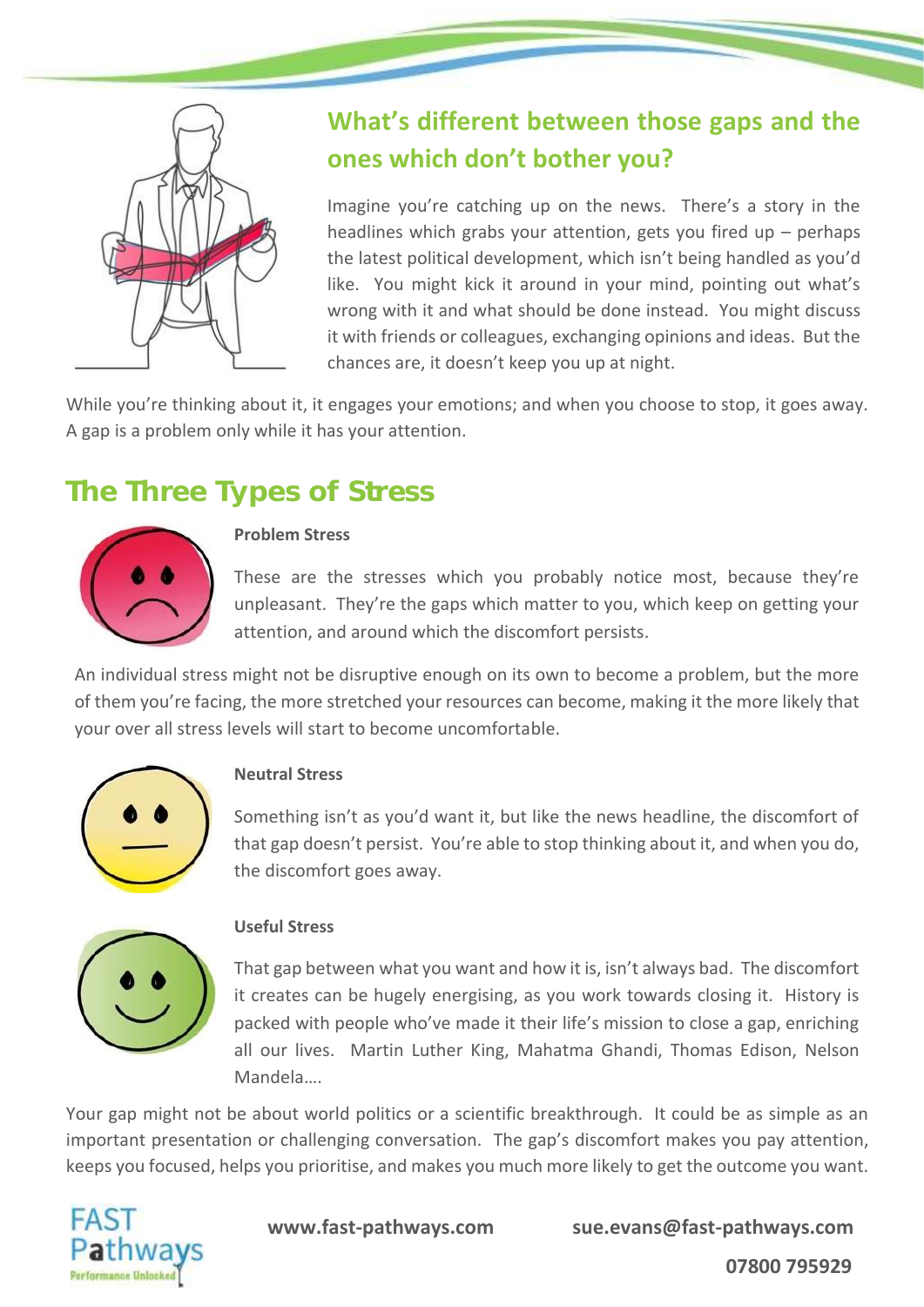Useful stress feels different from problem stress in two important ways: It feels focused rather than fearful, and it gives you energy instead of draining it away.

Some are gaps which you've chosen to experience, some you're thrown into. These useful stresses are the challenges you rise to, and relationships you strengthen by sharing the loads with (and of) the people who matter to you. These are the stresses which bring out your very best, and that's what FAST Pathways is designed to support.



### **How the three types of stress are related**

You probably run this simple process thousands of times every day – it's so automatic that you barely notice it. You encounter a gap, and take action to resolve that gap's discomfort. The stab of worry about missing an important appointment gets you to set a reminder on your phone. The sinking feeling as you open your overflowing Inbox gets you to clear some of the backlog. That's the whole purpose of the discomfort, to get you to take action. And most of the time it works brilliantly. Until it gets stuck, and then it starts to get uncomfortable. That's when you need something more than auto-pilot to rely on.



*The Stress Converter Process*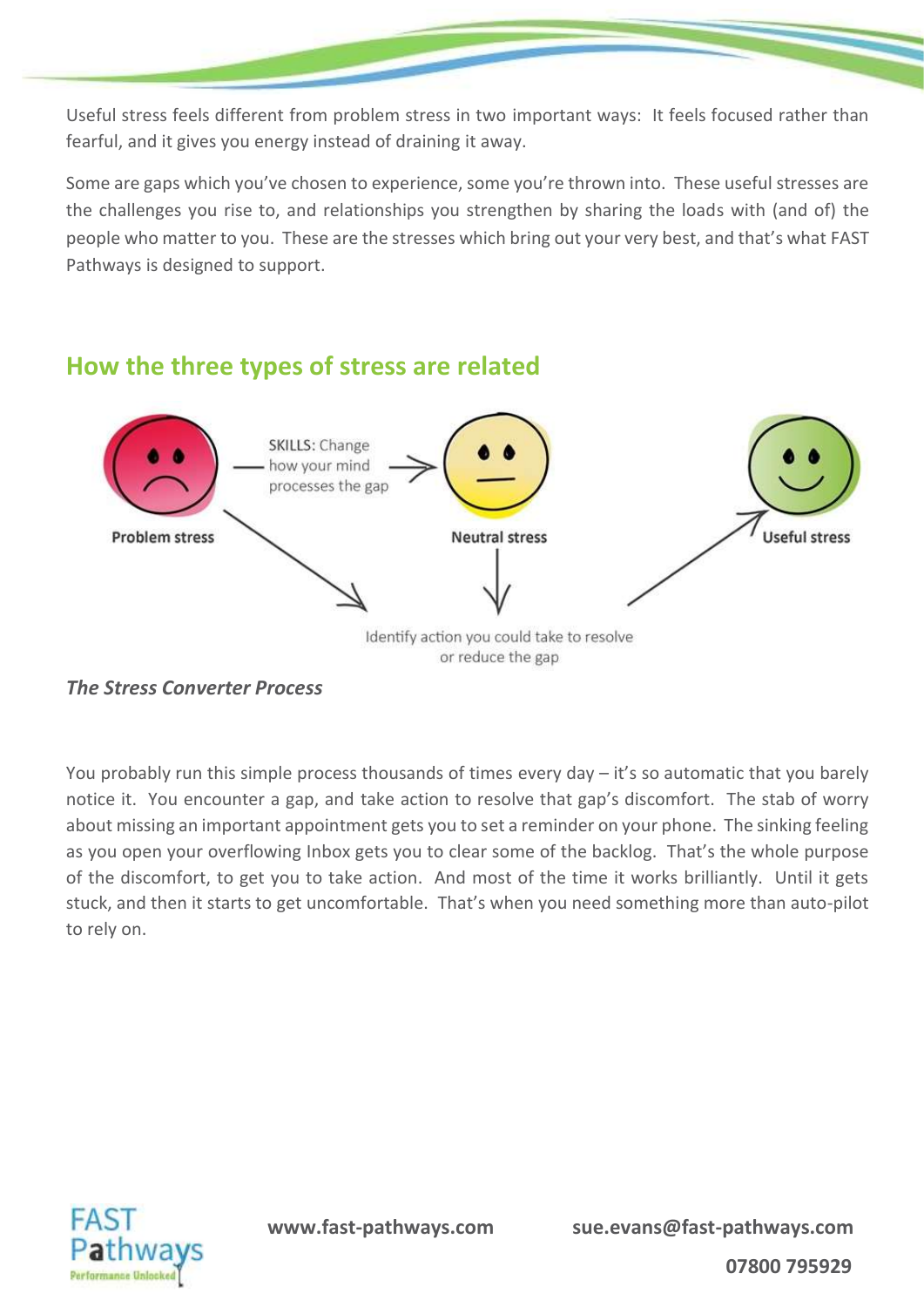Rather than leaving it to your auto-pilot, being more aware of this process can make a big difference. Have you ever felt like something's had you on the ropes? Perhaps you were asked to meet an unreasonable deadline, or you'd been given a piece of unfair feedback. It's easy to feel like there's no action you could take to make that stress useful, but there's almost always something – if not to completely resolve the gap, then to reduce it.

Identifying any potential action, even if you're not willing to actually take it, can still feel better than thinking nothing's possible. You're making an empowered choice to invest your resources elsewhere, to prioritise, rather than just reacting to situations as they happen.



That process, running away in the background, helps to maintain our mental wellbeing – making sure that those problem stresses don't build up.

#### *Let's walk through an example of that stress converter process in action….*

Sarah's been with her business for 15 years, and she's worked her way up to managing a team of 20 people. It's quite a demanding role, which she loves. She's happily married with 2 teenage kids family's very important to her. Sarah's Dad died a few years ago, and her Mum's health isn't what it was. She's had a few falls, and Sarah's worried about her. As an only child, Sarah feels a lot of responsibility for her Mum's wellbeing.

She's started to do her shopping, and pops in to see her a couple of times a week – which on top of the work she often brings home, and running between all the kids' evening activities, isn't easy to fit in. There's a new project at work which isn't going smoothly, and she's starting to feel the strain.

She's started waking up in the middle of the night, catastrophising – sometimes it's about her Mum, sometimes work. Stuff that in daylight would be no big deal, but in the night it feels huge. And once her brain launches into those worst cases scenarios, she's lucky to get back to sleep. She's noticed herself getting snappy, and there have been a few rows that wouldn't normally happen. And she's just not staying on top of her work like normal – it's starting to build up, and that's stressing her out too.

So those couple of extra loads are stretching her resources, and it's getting uncomfortable. It feels like she's having to put more and more in, just to stop things slipping back. And even that's not working.

She can't change the loads themselves – the project has to be delivered, and there's no magic wand to stop her Mum from ageing. So getting back her own wellbeing balance means getting more resources.

Sarah's biggest issue was those nagging worries that keep invading her thinking (especially at night) – putting her system on high alert about stuff that might not even happen, and leaving her feeling drained. So that's where she started.

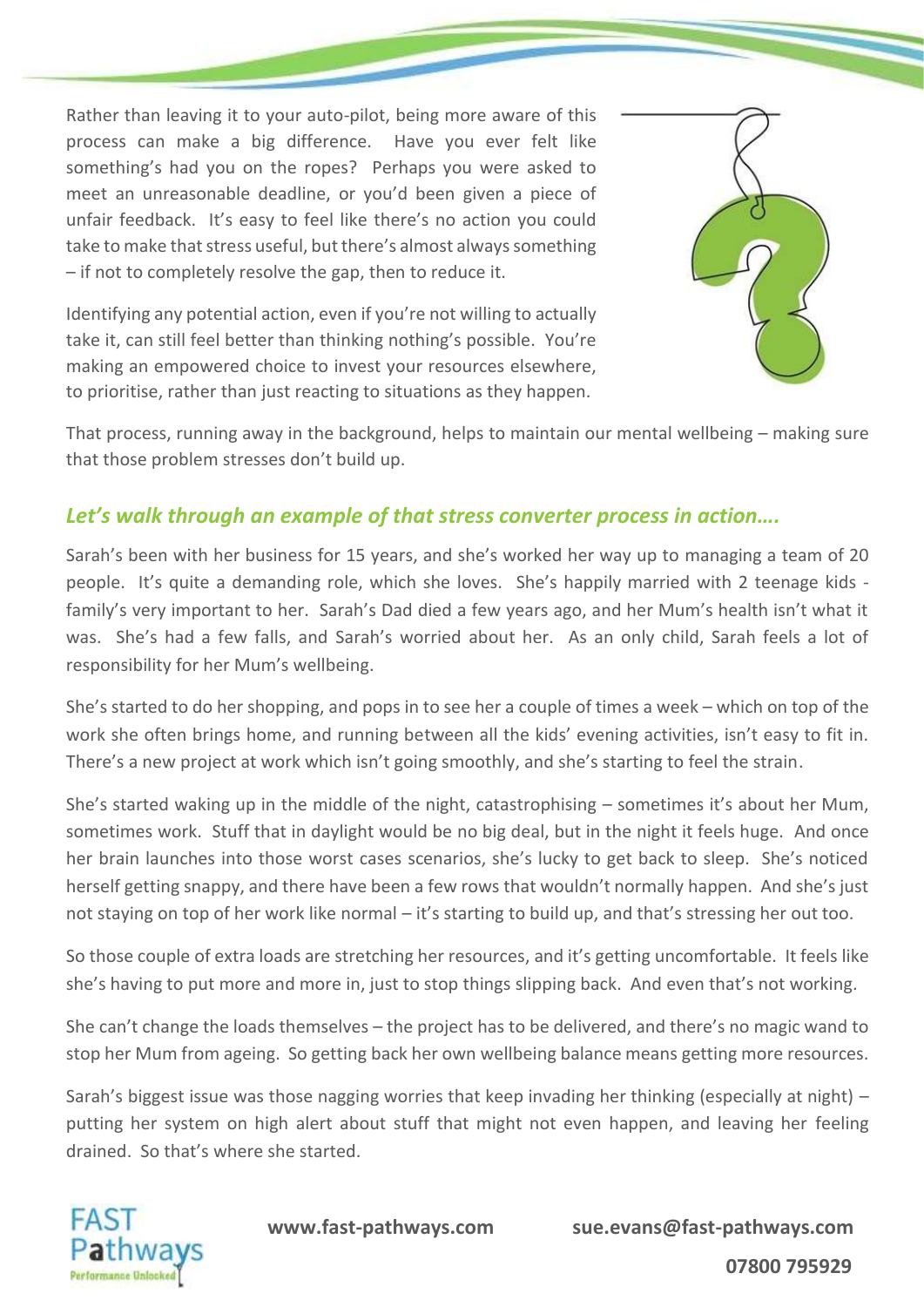She chose just 3 skills, like those we'll explore together, to stop her mind from running away with her. And within a few days, she was back to sleeping through the night. That extra bit of head space gave her chance to step back and think more clearly about her workload – she put a couple of things on hold and handed a couple more to her team, giving her more time to deal with the project – and she got on top of the issue which had been threatening to spiral out of control.

It's a common virtuous cycle: More resources takes the system off high alert and frees up the creative thinking, which finds ways to address some of the load, freeing up more of the resources, and so on….



With less than half an hour's training, Sarah's brain-autopilot has started to do things the way she wants them. She's back in the driving seat, dealing with what's going on. And those skills last – so the next time the load starts to build, she'll already have more resources for dealing with it, without it becoming disruptive.





 **www.fast-pathways.com sue.evans@fast-pathways.com**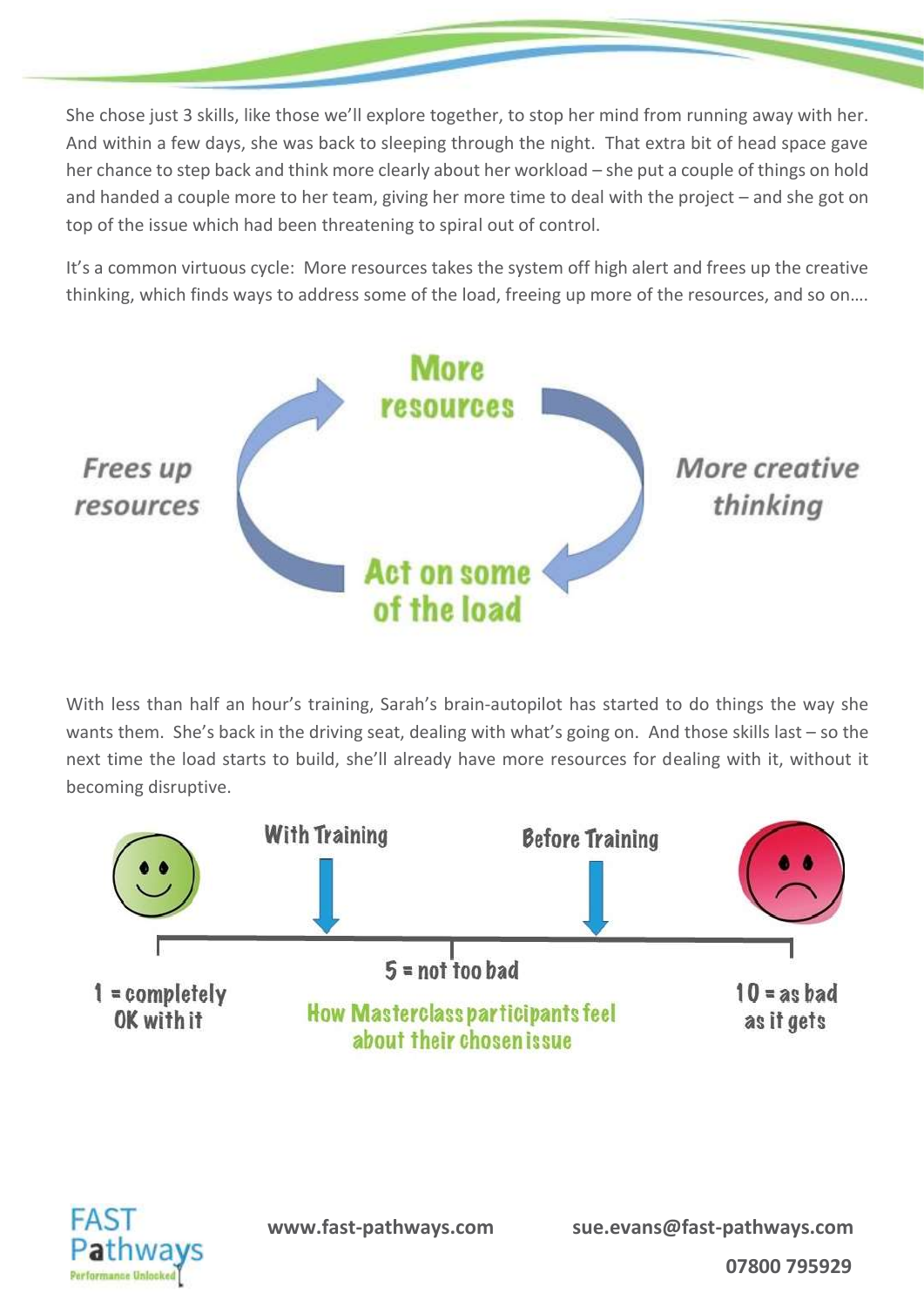

# **Why 'Responsible' Matters so Much**

The world's complicated, so we've evolved efficiency habits to stop our brains from overloading. These habits run outside our conscious awareness, so we often don't even notice. Here's one of them.

It was charmingly illustrated by a teacher… Imagine you're sitting in her class, and she's given each student a piece of paper with three words on it. She says each word is an anagram of another – that she'll ask you to look at them one at a time, and put up your hand when you have the anagram word.

Your first word is **WHIRL**. You're looking at it, trying to figure out what other word you can make with all those letters. Hands are going up all around you.



Before you have it, she asks you to go on to the second word… **SLAPSTICK**… Same thing – you're trying to figure it out, and hands are going up all around. How would you be feeling?

The third word is **CINERAMA**. Do you see the anagram?

Most people don't – or at least, the people who were given those first two words. They're actually not anagrams at all. The hands-up half of the class began with different words. They had BAT and LEMON, which easily arrange to TAB and MELON. Having started on those words, most people have no problem at all rearranging CINERAMA to AMERICAN.



 **www.fast-pathways.com sue.evans@fast-pathways.com**

 **07800 795929**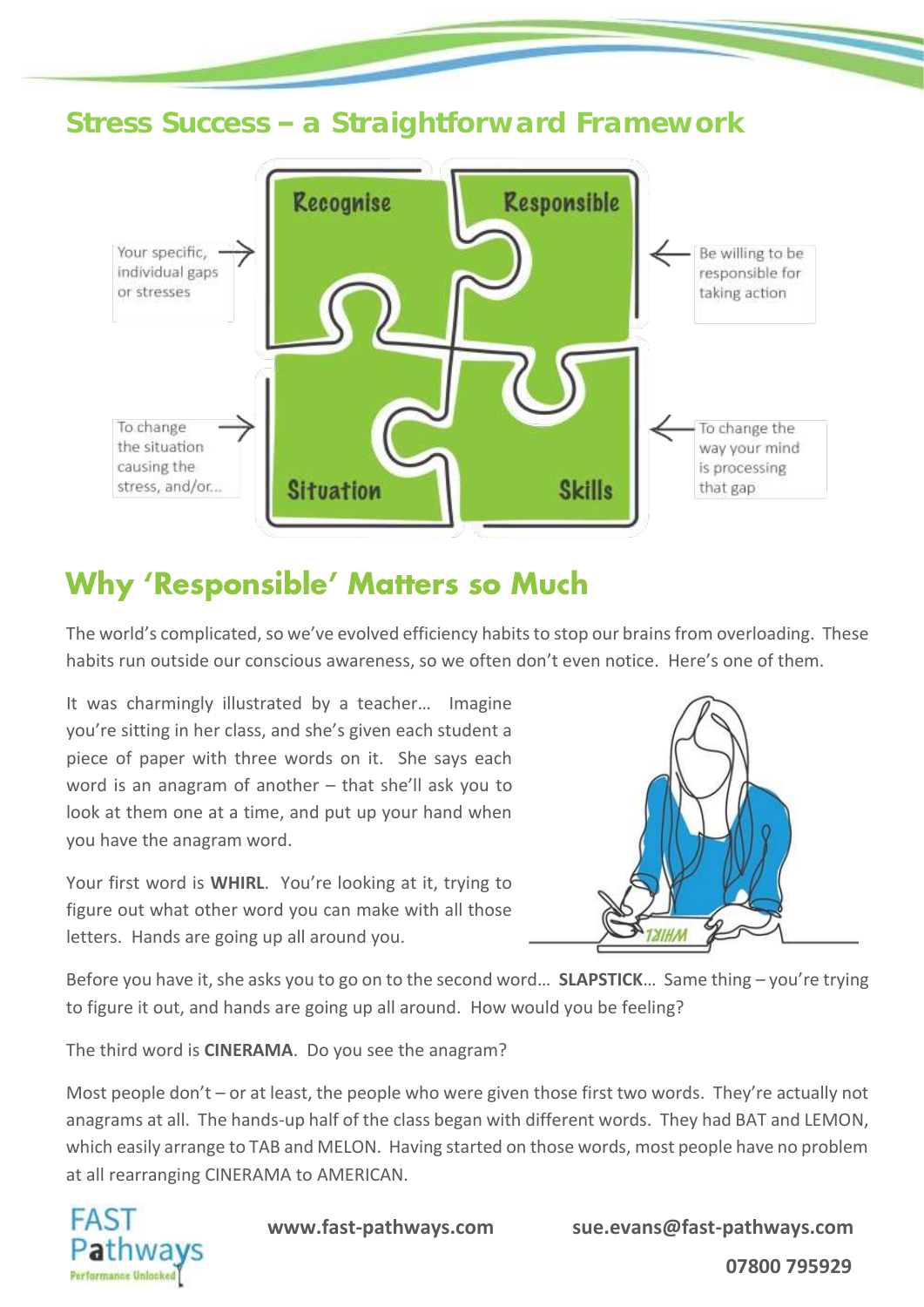Even amongst students, who are meant to be used to rising to a challenge and persevering through adversity, it takes only 2 failed attempts for the brain to switch off to even trying. For the habit called Learned Helplessness to kick in. They didn't deliberately choose to give up, not to see the third word. But they missed it all the same. Scary….

That's why the stress converter process is so powerful. The more gaps you're experiencing that you can't do anything about, the more you'll stop spotting the ones that you could do something about. But by being willing to be responsible, and taking action to close or reduce a gap, any gap (even if it's not the biggest or most disruptive), you keep your brain out of Learned Helplessness, keeping your noticing open to all those other gap-reducing opportunities. It's a powerful shift.

# **Skills to Change Your Thinking**

Skills is another word which we don't often associate with stress and how we're thinking or feeling. It's often seen as more innate and hard-wired, or as having more to do with the situation we're facing than with us. If you had someone in your team who was really awesome at a particular task, you'd want to work out how they were doing it and teach that to the rest of the team, so they got really good at it too. And that doesn't have to be just for skills like getting a sale, or the IT to behave.

That's how the skills I share originated. Two pioneering thinkers got curious about how some people can handle massive stress without it de-railing them, or get over fears and trauma all by themselves. People whose thinking was really working for them. They set about finding out how it was done, so that we can learn it too…. And bit by bit, they uncovered those skills which no one had ever thought to look for before.

Because skills are part of our thinking. Skills to tackle challenges, weather the tougher times, and get over stuff. Skills that we all have, and that with a little guidance, we can all get even better at. That's what FAST Pathways is designed to support.

Sometimes a gap's so uncomfortable that thinking about it kicks off your fight-flight-freeze response. That negative emotion narrows your focus, switching off your more creative thinking and reducing your problem-solving ability. Your logical thinking and your emotions head into battle with each other. When that happens, you're much more likely to fixate on a specific course of action which might be outside your control, or try to ignore it in the hope that it'll go away. And so you get stuck, and it's really unpleasant….



Changing the way your mind's processing a gap can reduce its discomfort, so you're able to think more clearly. Sometimes that's enough to evict that gap from your attention and feel better about it, making it a neutral stress. Sometimes that clearer thinking opens up ways to reduce or resolve the gap which you hadn't previously thought of.



 **www.fast-pathways.com sue.evans@fast-pathways.com 07800 795929**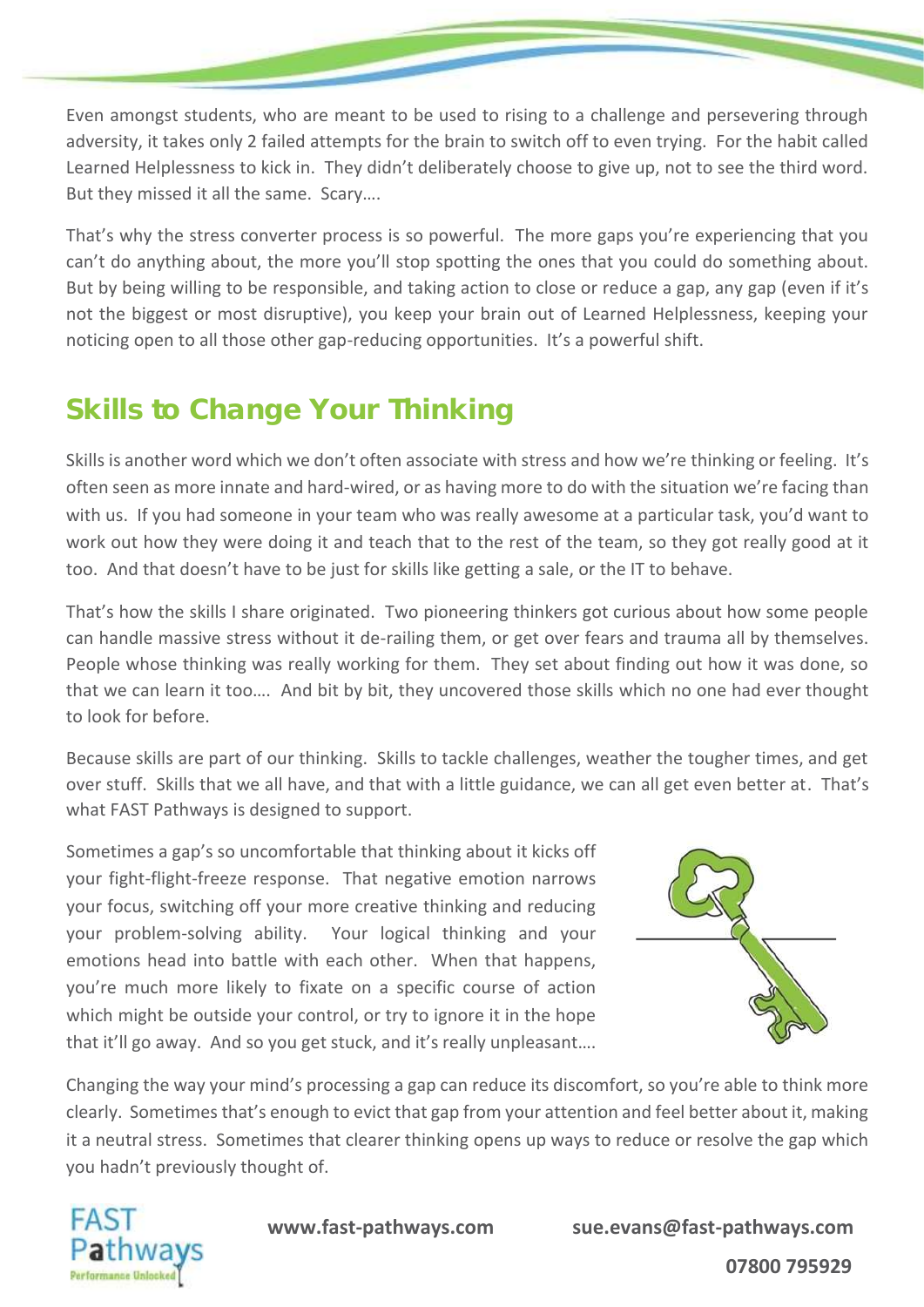Let's look at another example of the stress converter in action: Lewis left school at 16, and spent years taking evening classes to get qualified for management. He works long hours, and if something comes up which needs him, he'll happily cancel his plans to stick with it 'til its sorted. He has a small team who respect him and work well together, and he wants to keep on progressing in the organisation. There was just one problem – presentations.

He doesn't have to give them often, but when he did, it used to take over. A simple 15 minute update to his team could take him days to prepare, running through it again and again, putting in every last scrap of his energy in the hope that it would somehow lessen the discomfort (it didn't). Lewis' logical thinking was fighting a losing battle. He had to work even longer hours to make up the extra time, and he'd be lucky to get more than 3 hours sleep a night. When it was finally over, it could take up to a week to fully recover and catch back up on everything he'd parked.

Your organisation's probably got a few Lewis-es too. Maybe it's that important conversation with a challenging individual, maybe it's something from outside work kicking off that fight-flight-freeze. How much valuable time gets swallowed up, trying to manage that discomfort? How many mistakes get made, or opportunities missed, while they're locked into wrestling with it?

Lewis' gap was clear – his near-panic at presenting, but the action he was taking in his lengthy preparations wasn't having any effect on the discomfort. So he dived into neutralising it. He noticed that when he thought about presenting, the voice in his mind started sounding either incredibly critical and judgmental, or panicky – neither of which was helping. So he spent a little time re-training that voice to sound different. With that voice sounding objective and assured, he felt the dread dissolve, as his logical thinking slid back into the driving seat.

Then instead of his imagination running riot with everything which could possibly go wrong, he learned to harness it very specifically, designing his desired outcome and how to get there - a method popular in top-level sports. He doesn't go into presentations feeling flat calm, any more than a sprinter would walk into the Olympic stadium feeling completely calm. He's now able to channel the pressure into preparing effectively and staying focused.



A few days later he found himself presenting to around 20 people, completely off the cuff – it was only after that he realised what he'd done. And it felt amazing!! With a couple more successes under his belt, he now looks forward to sharing his team's work as widely as possible. Presenting's no longer a barrier to his career progression, and with that stress-embracing mindset, how much more do you think Lewis is able to offer his organisation?



 **www.fast-pathways.com sue.evans@fast-pathways.com 07800 795929**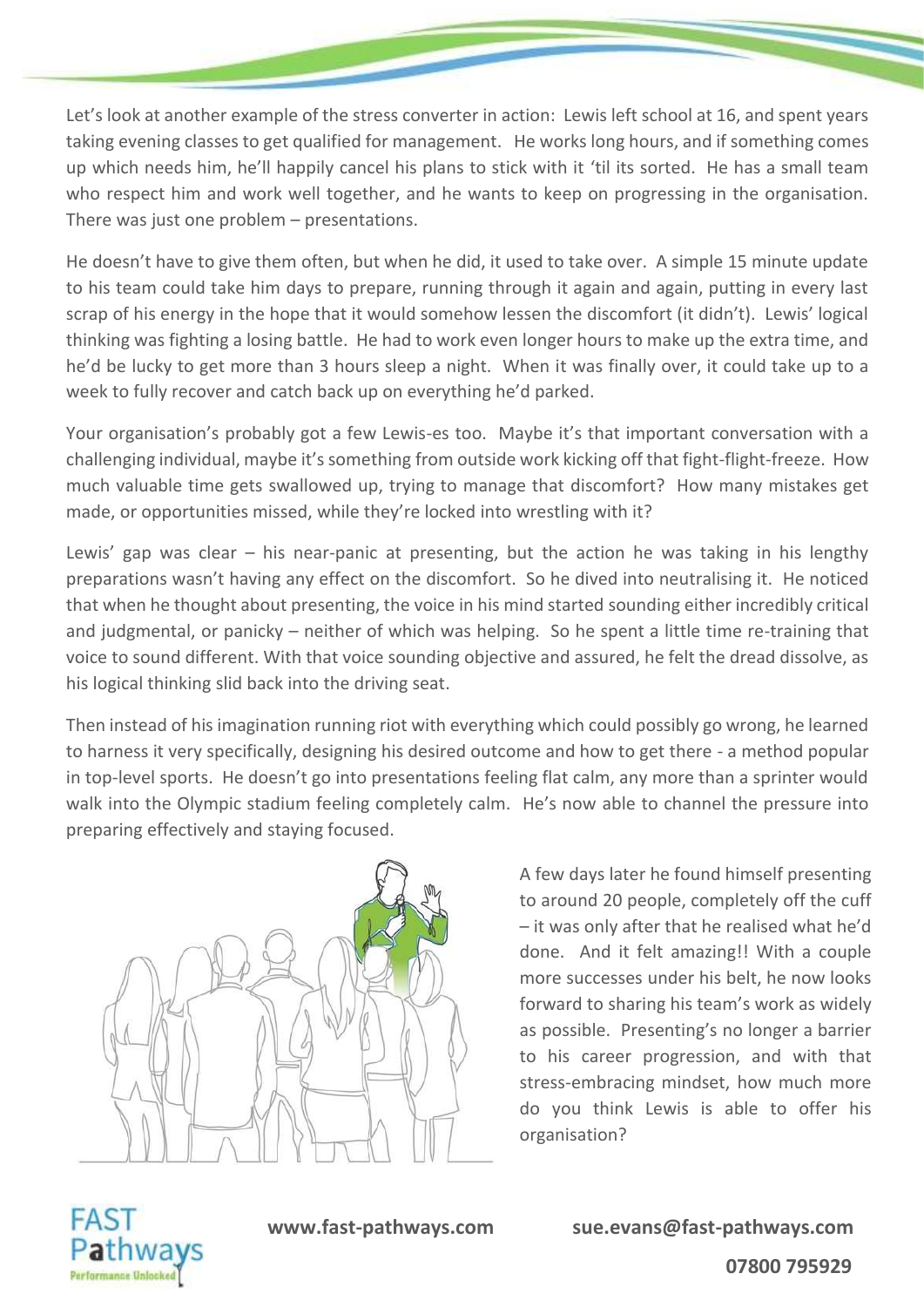That partnership between taking action to change the situation causing the stress, and the skills to change the way you experience the gap, is immensely powerful. FAST Pathways has supported countless success like Lewis', as diverse as the people who've achieved them – explore a few of our favourites at

### **<https://www.fast-pathways.com/successes.html>**

# **Avoiding Most People's Biggest Mistake**



When you're trying to stop feeling bad about something, you'll probably try to change WHAT you're thinking, as logic tries to wrestle back control…. Trying to reassure yourself, to argue with the doubts and worries; or like Lewis used to, investing time and effort to try to force yourself past it. It's hard work, if it works at all.

## **But there's more to your thinking than just the WHAT**

We can get very caught up in what we're thinking about (the content), and we notice how it makes us feel (the effects). But most people don't realise that in between the two, thinking also has a process, and its characteristics determine how those thoughts make you feel. So even without changing the situation itself, you can often change the way it makes you feel by tweaking the process. This has two key advantages

- It removes the reliance on having to change the situation itself (which isn't always possible) to resolve the discomfort.
- Ending the unpleasant fight-flight reaction, as well as feeling better, also re-enables your more creative thinking and problem-solving which shut down when you're under threat. So often, just by reducing that discomfort, new ways to address the situation become clear. And more gaps getting actioned can be good for business as well as your people…



That's how the FAST Pathways skills work - by re-training the not-on-purpose thinking, so breakthrough results are often experienced quickly, and last without ongoing effort or practice. Bypassing that common stumbling block of most approaches to managing stress – that need to change behaviours.

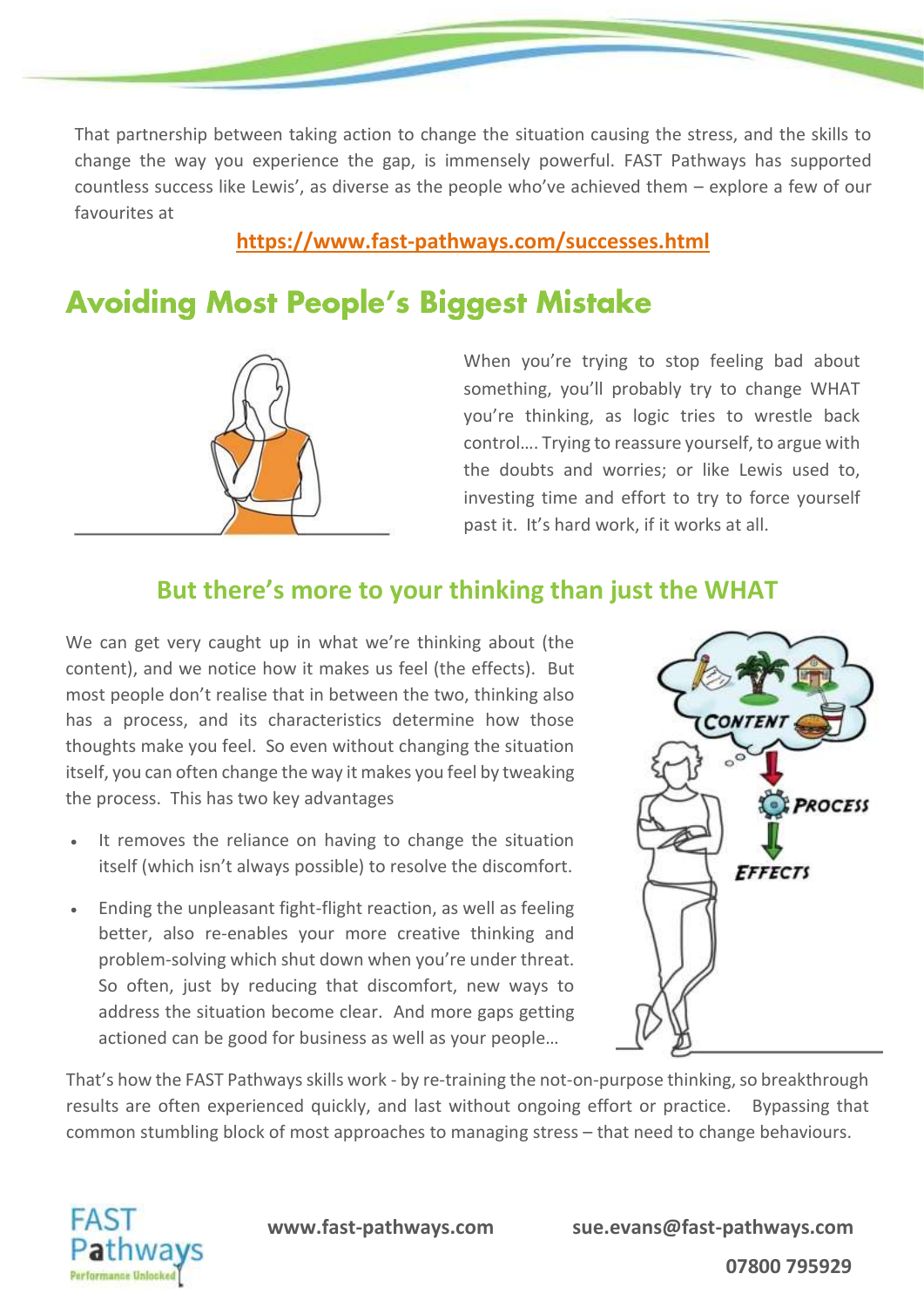The most frequent outcomes include reduced anxiety, conflict and resistance to change; increased confidence, sleep quality and problem solving. A single session's sometimes all it's taken to stop someone from handing in their notice because of a difficult working relationship, or to get someone comfortably back to work after multiple mental health absences. If you haven't yet explored them, there's a sample of our typical outcomes at **<https://www.fast-pathways.com/successes.html>**

I'm often asked, when the skills are so powerful (and straightforward), why they're not more widely known. And honestly, I don't know. Perhaps it's because so far, many organisations are focusing on reducing the stigma of mental ill-health and better supporting those who are experiencing it. It's the equivalent of sending in our people to do heavy lifting with no manual handling training, and making sure there's excellent physio available for the resulting injuries. Prevention's just as important for mental health as it is for physical – and these skills can make a massive difference to both recovery and prevention.

Another reason might be that just under half of organisations experience day-to-day operational demands taking precedence over wellbeing activities (national CIPD Absence Management survey). There's no time to explore the 'nice to haves' - with customers demanding more for lessin ever-shorter lead times, that conflict of priorities is common. Perhaps it's something which you've experienced too? It's frustrating, feeling like you have to choose, and it's often your most experienced or engaged people who bear the brunt. I hope that the stories I've shared have shown that these skills, and the mindset of useful stress, are about much more than wellbeing – they can also directly underpin better performance. With a single, integrated strategy and action plan, it is possible to have the best of both.

## **Experiencing the Skills**

Explore the difference for yourself – access the resources for three of the most versatile skills at

### **<https://www.fast-pathways.com/useful-skills.html>**